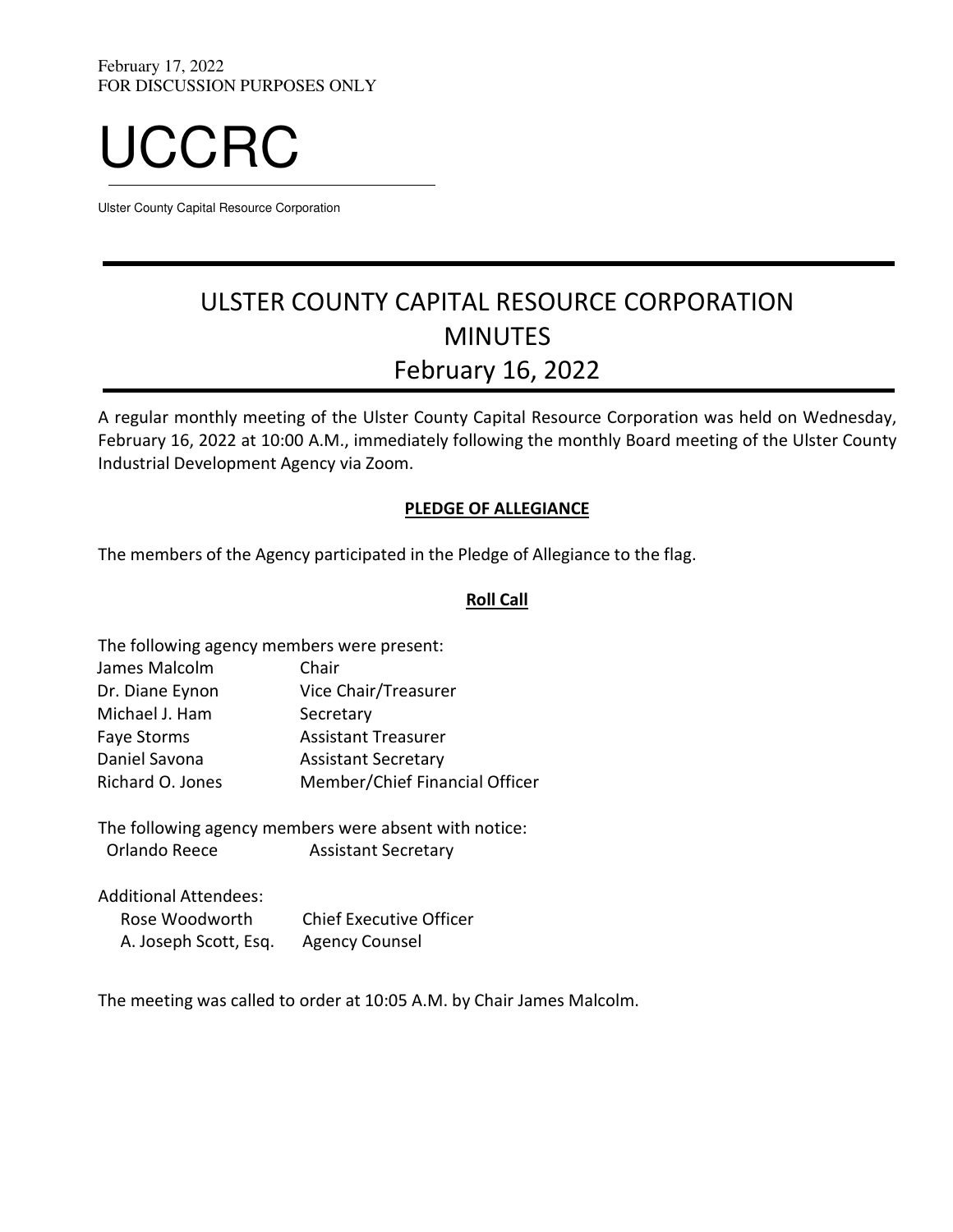Ulster County Capital Resource Corporation February 16, 2022 Page 2

## Roll Call

Roll was called, and it was noted that a quorum was present.

#### READING OF THE UCCRC MISSION STATEMENT

The mission of the Ulster County Capital Resource Corporation (UCCRC) is to promote community and economic development in Ulster County in ways that complement the work of Ulster County, primarily through issuing and selling bonds for non‐profit institutions.

#### MINUTES

Motion: Richard O. Jones, seconded by Faye Storms, moved to approve the minutes of the January 19, 2022 meeting as presented.

**Vote:** The motion was unanimously adopted (6-0).

#### PUBLIC COMMENT

There was no public comment.

The Chair thanked William Kemble for his fair reporting on the IDA.

#### **FINANCIALS**

Chief Executive Officer Rose Woodworth presented the financials. The annual administrative fees that were billed out are correct. However, there is one less fee from last year. The bond from Center for Spectrum Services had expired, and they refinanced elsewhere so they are no longer a project of the CRC for 2022 going forward. The \$110,000 is the amount to People's Place because there was not a budgeted line this year for grants. The check was given to People's Place. The terms were laid out and the contract was agreed upon. The locations in Ulster County were chosen. There is no report from them yet because they have not given out any money or gift cards out yet this month. The interest income was \$53.14. Richard O. Jones asked about the amount paid for the gift cards. The CEO clarified that it was \$100,000 for the gift cards and then \$10,000 for the administrative fees. Diane Eynon asked about a photo with People's Place. The CEO explained that the program was not up and running yet. The Chair would like a set date for when everything will be ready to be handed out. He expressed that the Board needs to be recognized for this undertaking, especially Michael Ham for bringing this forward, and that everyone should be present because they all contributed.